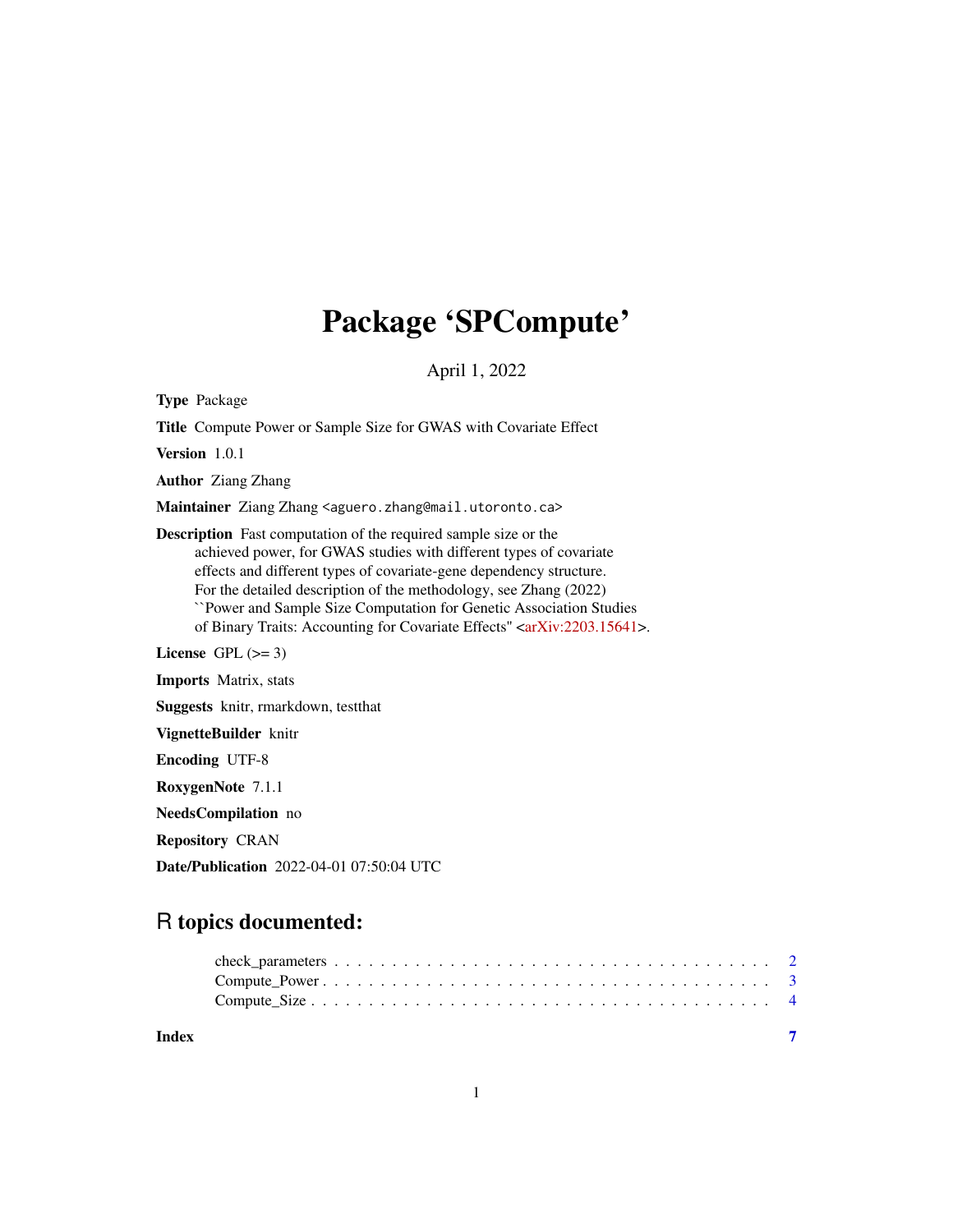<span id="page-1-0"></span>check\_parameters *Check if the parameter list contains all the parameters required for the computation.*

#### Description

Check if the parameter list contains all the parameters required for the computation.

#### Usage

check\_parameters(parameters, response, covariate)

#### Arguments

| parameters | A list of parameters that contains all the required parameters in the model. If<br>response is "binary", this list needs to contain "preva" which denotes the preva-<br>lence of the disease (or case to control ratio for case-control sampling). If re-<br>sponse is continuous, the list needs to contain "TraitSD" and "TraitMean" which<br>represent the standard deviation and mean of the continuous trait. #' If covariate<br>is not "none", a parameter "gammaG" needs to be defined to capture the depen-<br>dence between the SNP and the covariate (through linear regression model if<br>covariate is continuous, and logistic model if covariate is binary). If covariate is<br>"binary", list needs to contains " $pE$ " that defines the frequency of the covariate.<br>If it is continuous, list needs to contain "muE" and "sigmaE" to define $\#$ its<br>mean and standard deviation. The MAF is defined as "pG", with HWE assumed<br>to hold. |
|------------|-------------------------------------------------------------------------------------------------------------------------------------------------------------------------------------------------------------------------------------------------------------------------------------------------------------------------------------------------------------------------------------------------------------------------------------------------------------------------------------------------------------------------------------------------------------------------------------------------------------------------------------------------------------------------------------------------------------------------------------------------------------------------------------------------------------------------------------------------------------------------------------------------------------------------------------------------------------------|
| response   | A string of either "binary" or "continuous", indicating the type of response/trait<br>variable in the model.                                                                                                                                                                                                                                                                                                                                                                                                                                                                                                                                                                                                                                                                                                                                                                                                                                                      |
| covariate  | A string of either "binary", "continuous" or "none" indicating the type of covari-<br>ate E in the model.                                                                                                                                                                                                                                                                                                                                                                                                                                                                                                                                                                                                                                                                                                                                                                                                                                                         |

#### Value

TRUE or FALSE if all the parameters are correctly defined.

#### Examples

```
parameters \leq list(TraitMean = 0.3, TraitSD = 1, pG = 0.2, betaG = \log(1.1),
beta = \log(1.1), muE = 0, sigmaE = 3, gammaG = \log(2.1))
```
SPCompute::check\_parameters(parameters, "continuous", "continuous")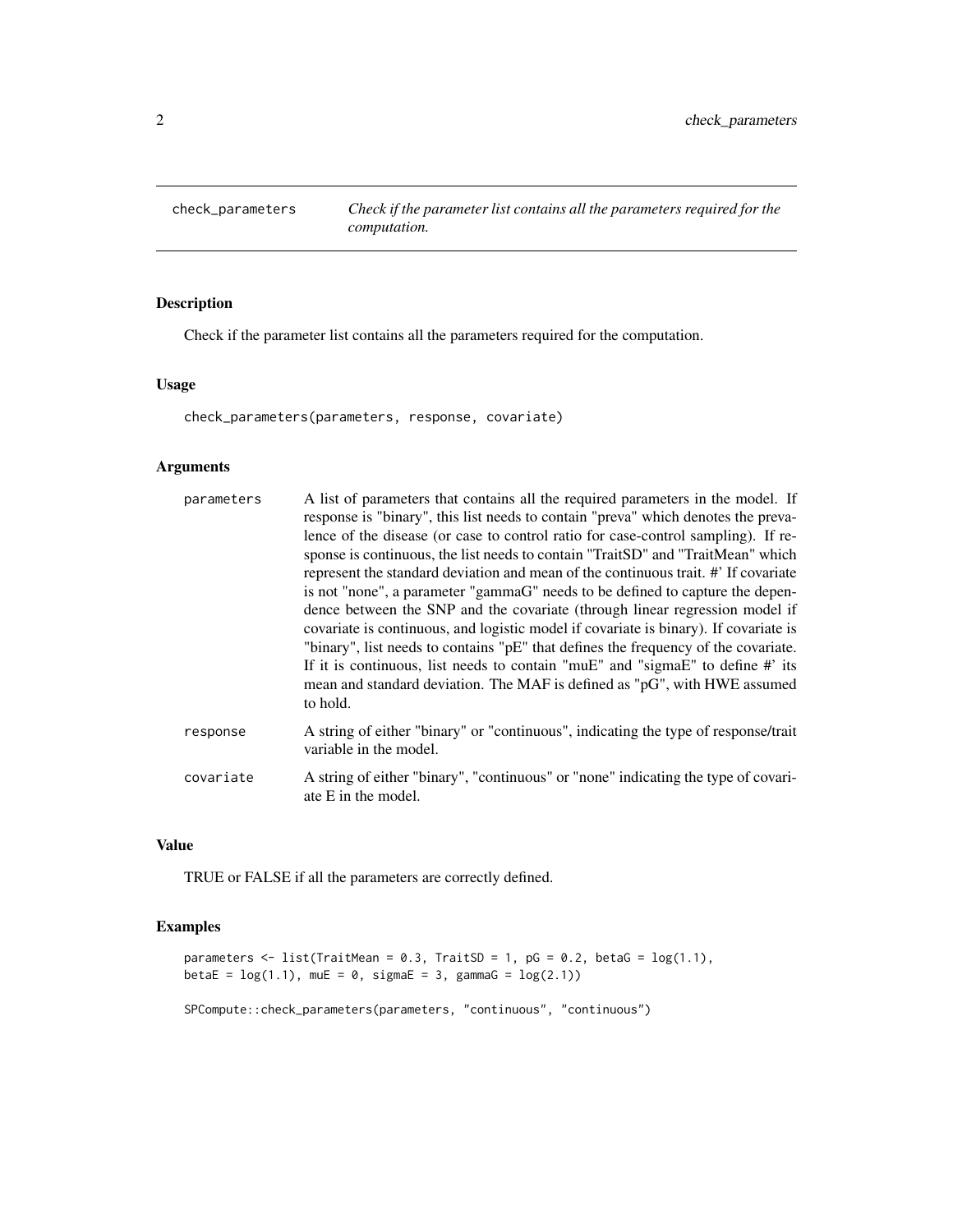<span id="page-2-0"></span>

#### Description

Compute the Power of an association study, at a given sample size.

#### Usage

```
Compute_Power(
 parameters,
 n,
 response = "binary",
 covariate = "binary",
 mode = "additive",alpha = 0.05,
  seed = 123,
 LargePowerApproxi = FALSE,
 searchSizeGamma0 = 100,
  searchSizeBeta0 = 100,
 B = 10000,
 method = "semi-sim"
)
```
#### Arguments

| parameters | A list of parameters that contains all the required parameters in the model. If re-<br>sponse is "binary", this list needs to contain "prev" which denotes the prevalence<br>of the disease (or case to control ratio for case-control sampling). If response<br>is continuous, the list needs to contain "traitSD" and "traitMean" which repre-<br>sent the standard deviation and mean of the continuous trait. If covariate is not<br>"none", a parameter "gammaG" needs to be defined to capture the dependence<br>between the SNP and the covariate (through linear regression model if covariate<br>is continuous, and logistic model if covariate is binary). If covariate is "binary",<br>list needs to contains "pE" that defines the frequency of the covariate. If it is<br>continuous, list needs to contain "muE" and "sigmaE" to define its mean and<br>standard deviation. The MAF is defined as "pG", with HWE assumed to hold. |
|------------|-------------------------------------------------------------------------------------------------------------------------------------------------------------------------------------------------------------------------------------------------------------------------------------------------------------------------------------------------------------------------------------------------------------------------------------------------------------------------------------------------------------------------------------------------------------------------------------------------------------------------------------------------------------------------------------------------------------------------------------------------------------------------------------------------------------------------------------------------------------------------------------------------------------------------------------------------|
| n          | An integer number that indicates the sample size.                                                                                                                                                                                                                                                                                                                                                                                                                                                                                                                                                                                                                                                                                                                                                                                                                                                                                               |
| response   | A string of either "binary" or "continuous", indicating the type of response/trait<br>variable in the model, by default is "binary"                                                                                                                                                                                                                                                                                                                                                                                                                                                                                                                                                                                                                                                                                                                                                                                                             |
| covariate  | A string of either "binary", "continuous" or "none" indicating the type of covari-<br>ate E in the model, by default is "binary".                                                                                                                                                                                                                                                                                                                                                                                                                                                                                                                                                                                                                                                                                                                                                                                                               |
| mode       | A string of either "additive", "dominant" or "recessive", indicating the genetic<br>mode, by default is "additive".                                                                                                                                                                                                                                                                                                                                                                                                                                                                                                                                                                                                                                                                                                                                                                                                                             |
| alpha      | A numeric value that denotes the significance level used in the study, by default<br>is 0.05.                                                                                                                                                                                                                                                                                                                                                                                                                                                                                                                                                                                                                                                                                                                                                                                                                                                   |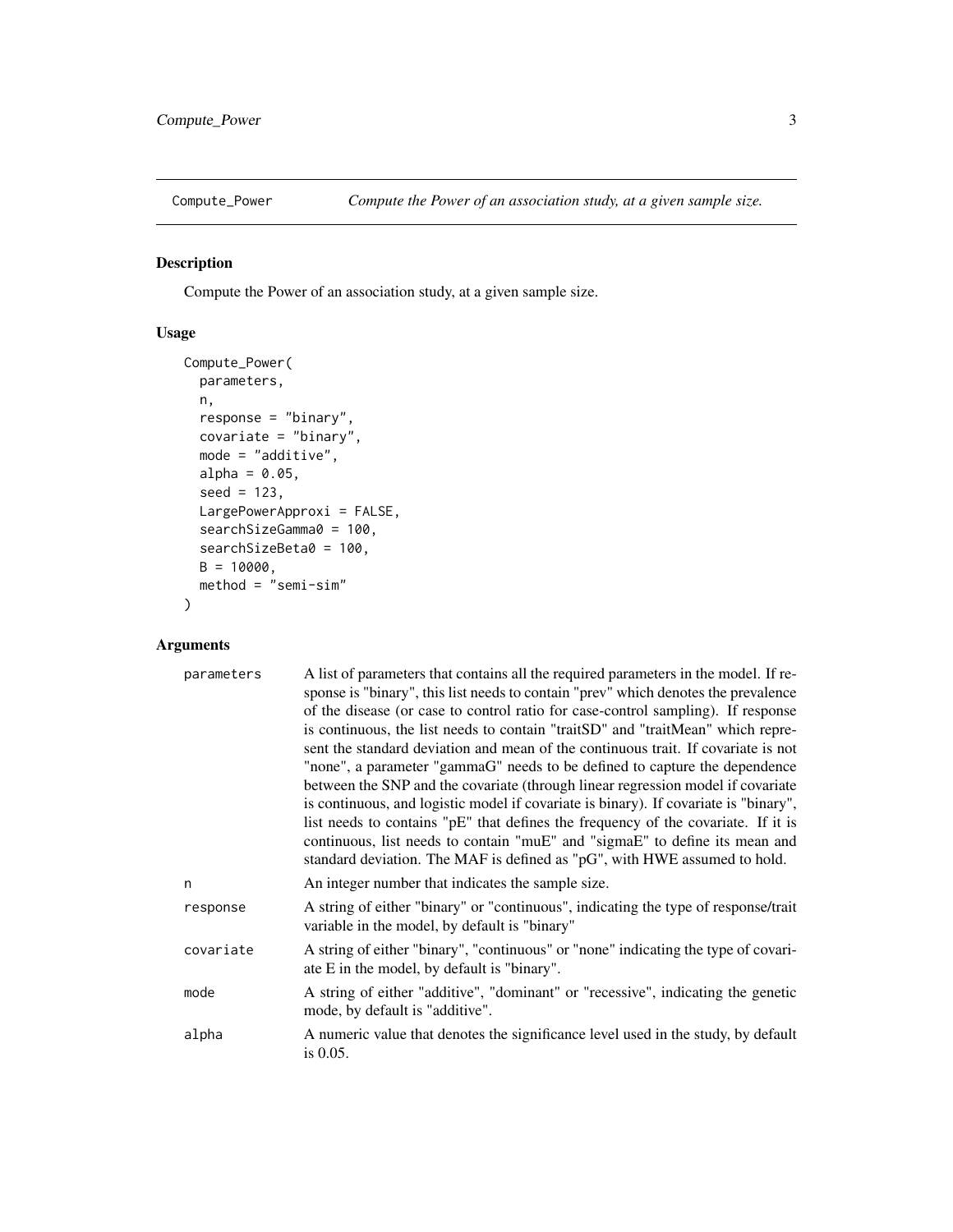<span id="page-3-0"></span>

| seed              | An integer number that indicates the seed used for the simulation to compute the<br>approximate fisher information matrix, by default is 123.                                                                                                                                                                  |  |
|-------------------|----------------------------------------------------------------------------------------------------------------------------------------------------------------------------------------------------------------------------------------------------------------------------------------------------------------|--|
| LargePowerApproxi |                                                                                                                                                                                                                                                                                                                |  |
|                   | TRUE or FALSE indicates whether to use the large power approximation for-                                                                                                                                                                                                                                      |  |
|                   | mula.                                                                                                                                                                                                                                                                                                          |  |
| searchSizeGamma0  |                                                                                                                                                                                                                                                                                                                |  |
|                   | The interval radius for the numerical search of gamma0, by default is 8. Set-<br>ting to higher values may solve some numerical problems at the cost of longer<br>runtime.                                                                                                                                     |  |
| searchSizeBeta0   |                                                                                                                                                                                                                                                                                                                |  |
|                   | The interval radius for the numerical search of beta0, by default is 8. Setting to<br>higher values may solve some numerical problems at the cost of longer runtime.                                                                                                                                           |  |
| <sub>B</sub>      | An integer number that indicates the number of simulated sample to approximate<br>the fisher information matrix, by default is 10000 (Should only be changed if<br>computation uses semi-simulation method).                                                                                                   |  |
| method            | An character that is either "semi-sim" (default) or "expand" using the idea of<br>representative dataset. This specifies the method being used to compute the<br>power/sample size when the trait is binary using logistic regression. The default<br>method will be faster for large sample size computation. |  |

#### Value

The power that can be achieved at the given sample size.

#### Examples

```
parameters \leq list(TraitMean = 0.3, TraitSD = 1, pG = 0.2, betaG = log(1.1),
betaE = log(1.1), muE = 0, sigmaE = 3, gammaG = log(2.1))
```

```
Compute_Power(parameters, n = 1000, response = "continuous",
covariate = "continuous", method = "semi-sim")
```

| Compute_Size |
|--------------|
|--------------|

Compute\_Size *Compute the sample size of an association study, to achieve a target power.*

#### Description

Compute the sample size of an association study, to achieve a target power.

#### Usage

```
Compute_Size(
 parameters,
 PowerAim,
  response = "binary",
 covariate = "binary",
```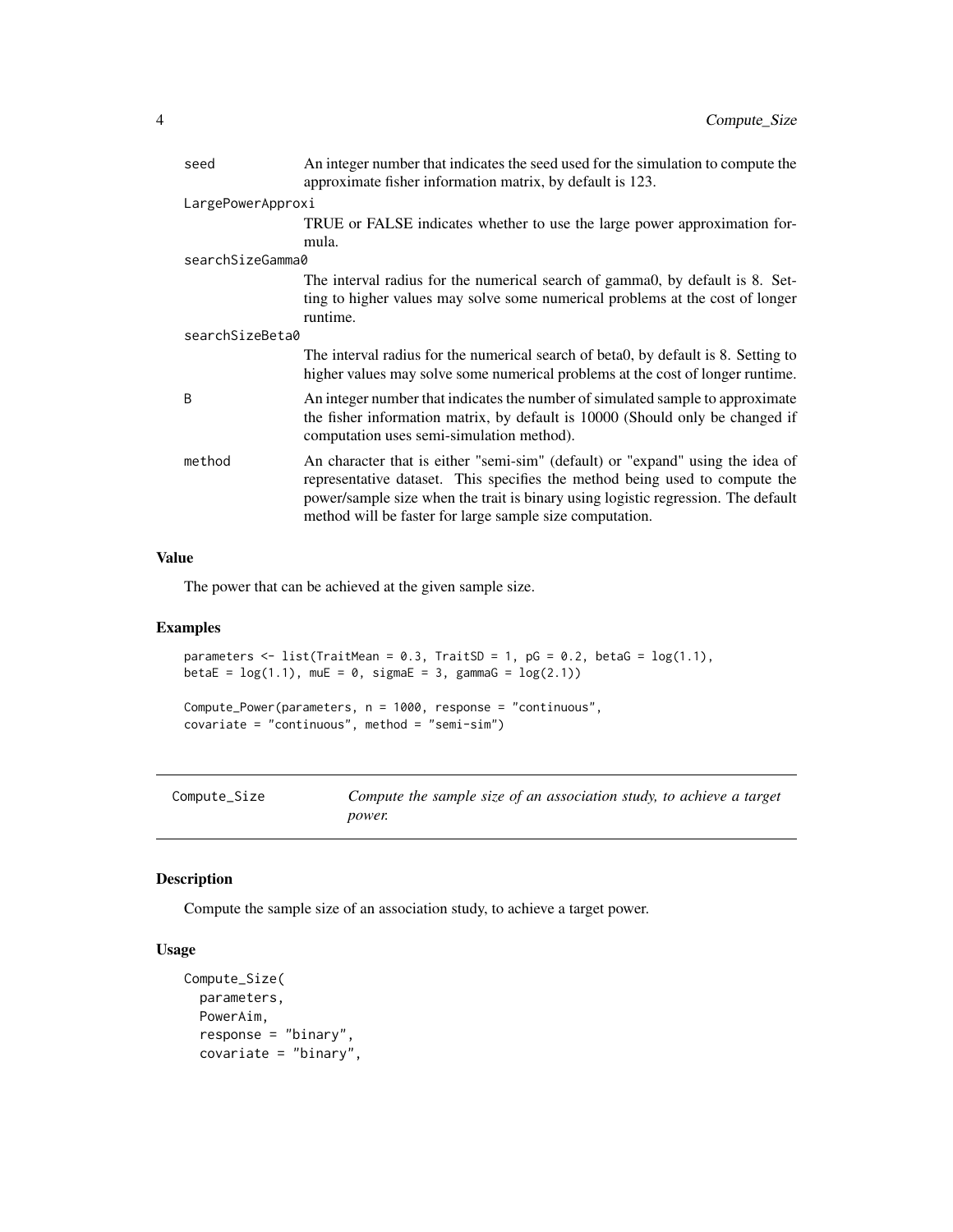#### Compute\_Size 5

```
mode = "additive",
 alpha = 0.05,
 seed = 123,
 LargePowerApproxi = FALSE,
  searchSizeGamma0 = 100,
  searchSizeBeta0 = 100,
 B = 10000,method = "semi-sim",
 lower.lim.n = 1000,
 upper.lim.n = 8e+05\mathcal{L}
```
#### Arguments

|                  | parameters        | A list of parameters that contains all the required parameters in the model. If re-<br>sponse is "binary", this list needs to contain "prev" which denotes the prevalence<br>of the disease (or case to control ratio for case-control sampling). If response<br>is continuous, the list needs to contain "traitSD" and "traitMean" which repre-<br>sent the standard deviation and mean of the continuous trait. If covariate is not<br>"none", a parameter "gammaG" needs to be defined to capture the dependence<br>between the SNP and the covariate (through linear regression model if covariate<br>is continuous, and logistic model if covariate is binary). If covariate is "binary",<br>list needs to contains "pE" that defines the frequency of the covariate. If it is<br>continuous, list needs to contain "muE" and "sigmaE" to define its mean and<br>standard deviation. The MAF is defined as "pG", with HWE assumed to hold. |
|------------------|-------------------|-------------------------------------------------------------------------------------------------------------------------------------------------------------------------------------------------------------------------------------------------------------------------------------------------------------------------------------------------------------------------------------------------------------------------------------------------------------------------------------------------------------------------------------------------------------------------------------------------------------------------------------------------------------------------------------------------------------------------------------------------------------------------------------------------------------------------------------------------------------------------------------------------------------------------------------------------|
|                  | PowerAim          | An numeric value between 0 and 1 that indicates the aimed power of the study.                                                                                                                                                                                                                                                                                                                                                                                                                                                                                                                                                                                                                                                                                                                                                                                                                                                                   |
|                  | response          | A string of either "binary" or "continuous", indicating the type of response/trait<br>variable in the model, by default is "binary"                                                                                                                                                                                                                                                                                                                                                                                                                                                                                                                                                                                                                                                                                                                                                                                                             |
|                  | covariate         | A string of either "binary", "continuous" or "none" indicating the type of covari-<br>ate E in the model, by default is "binary".                                                                                                                                                                                                                                                                                                                                                                                                                                                                                                                                                                                                                                                                                                                                                                                                               |
|                  | mode              | A string of either "additive", "dominant" or "recessive", indicating the genetic<br>mode, by default is "additive".                                                                                                                                                                                                                                                                                                                                                                                                                                                                                                                                                                                                                                                                                                                                                                                                                             |
|                  | alpha             | A numeric value that denotes the significance level used in the study, by default<br>is 0.05.                                                                                                                                                                                                                                                                                                                                                                                                                                                                                                                                                                                                                                                                                                                                                                                                                                                   |
|                  | seed              | An integer number that indicates the seed used for the simulation to compute the<br>approximate fisher information matrix, by default is 123.                                                                                                                                                                                                                                                                                                                                                                                                                                                                                                                                                                                                                                                                                                                                                                                                   |
|                  | LargePowerApproxi |                                                                                                                                                                                                                                                                                                                                                                                                                                                                                                                                                                                                                                                                                                                                                                                                                                                                                                                                                 |
|                  |                   | TRUE or FALSE indicates whether to use the large power approximation for-<br>mula.                                                                                                                                                                                                                                                                                                                                                                                                                                                                                                                                                                                                                                                                                                                                                                                                                                                              |
| searchSizeGamma0 |                   |                                                                                                                                                                                                                                                                                                                                                                                                                                                                                                                                                                                                                                                                                                                                                                                                                                                                                                                                                 |
|                  |                   | The interval radius for the numerical search of gamma0, by default is 8. Set-<br>ting to higher values may solve some numerical problems at the cost of longer<br>runtime.                                                                                                                                                                                                                                                                                                                                                                                                                                                                                                                                                                                                                                                                                                                                                                      |
| searchSizeBeta0  |                   |                                                                                                                                                                                                                                                                                                                                                                                                                                                                                                                                                                                                                                                                                                                                                                                                                                                                                                                                                 |
|                  |                   | The interval radius for the numerical search of beta0, by default is 8. Setting to<br>higher values may solve some numerical problems at the cost of longer runtime.                                                                                                                                                                                                                                                                                                                                                                                                                                                                                                                                                                                                                                                                                                                                                                            |
|                  |                   |                                                                                                                                                                                                                                                                                                                                                                                                                                                                                                                                                                                                                                                                                                                                                                                                                                                                                                                                                 |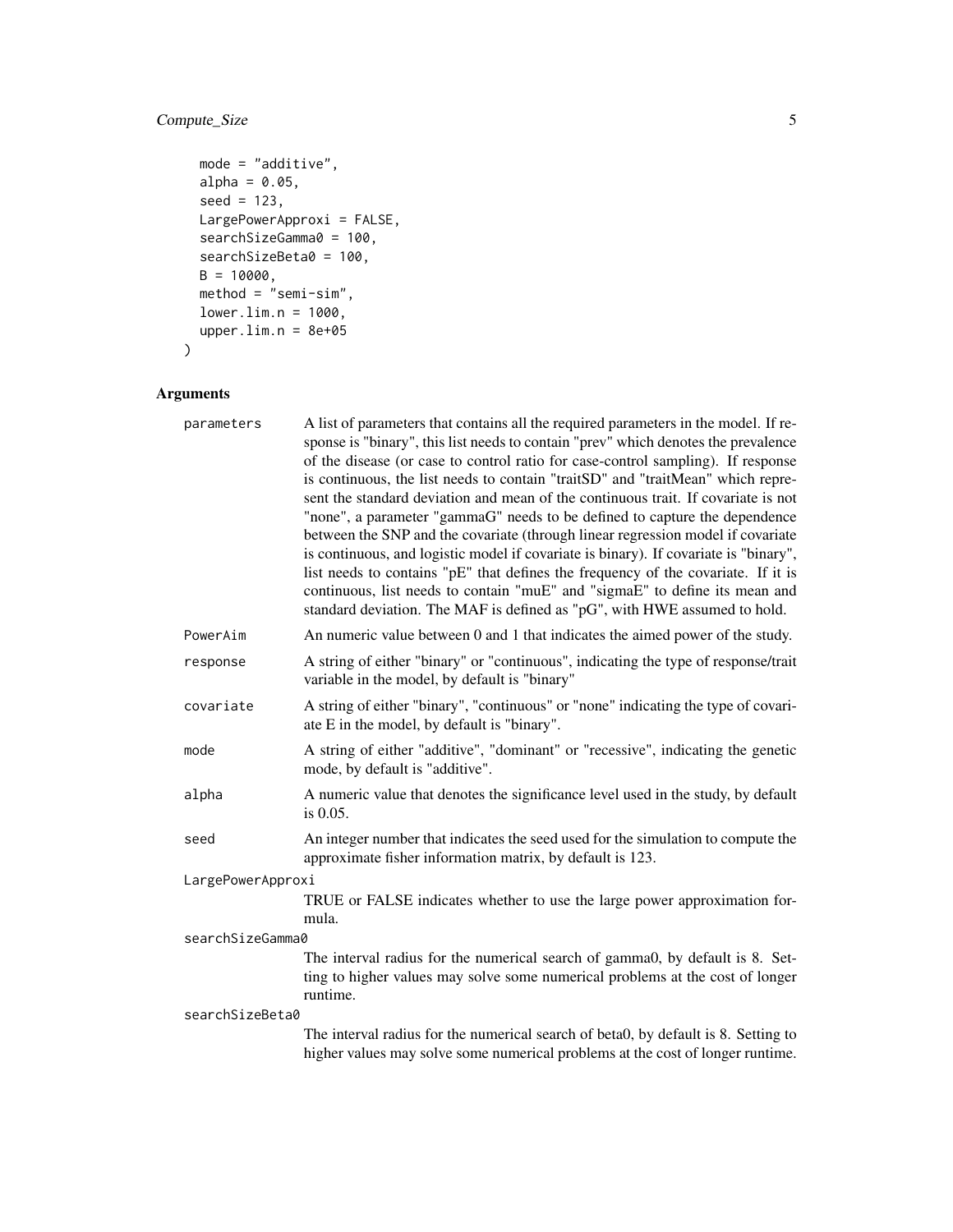| method<br>method will be faster for large sample size computation.<br>lower.lim.n<br>for "expand" method.<br>An integer number that indicates the largest sample size to be considered.<br>upper.lim.n | B | An integer number that indicates the number of simulated sample to approximate<br>the fisher information matrix, by default is 10000 (Should only be changed if<br>computation uses semi-simulation method).                                       |
|--------------------------------------------------------------------------------------------------------------------------------------------------------------------------------------------------------|---|----------------------------------------------------------------------------------------------------------------------------------------------------------------------------------------------------------------------------------------------------|
|                                                                                                                                                                                                        |   | An character that is either "semi-sim" (default) or "expand" using the idea of<br>representative dataset. This specifies the method being used to compute the<br>power/sample size when the trait is binary using logistic regression. The default |
|                                                                                                                                                                                                        |   | An integer number that indicates the smallest sample size to be considered, only                                                                                                                                                                   |
|                                                                                                                                                                                                        |   |                                                                                                                                                                                                                                                    |

#### Value

The required sample size.

#### Examples

```
parameters \leq list(TraitMean = 0.3, TraitSD = 1, pG = 0.2, betaG = \log(1.1),
betaE = log(1.1), muE = 0, sigmaE = 3, gammaG = log(2.1))
```

```
Compute_Size(parameters, PowerAim = 0.8, response = "continuous",
covariate = "continuous", method = "semi-sim")
```